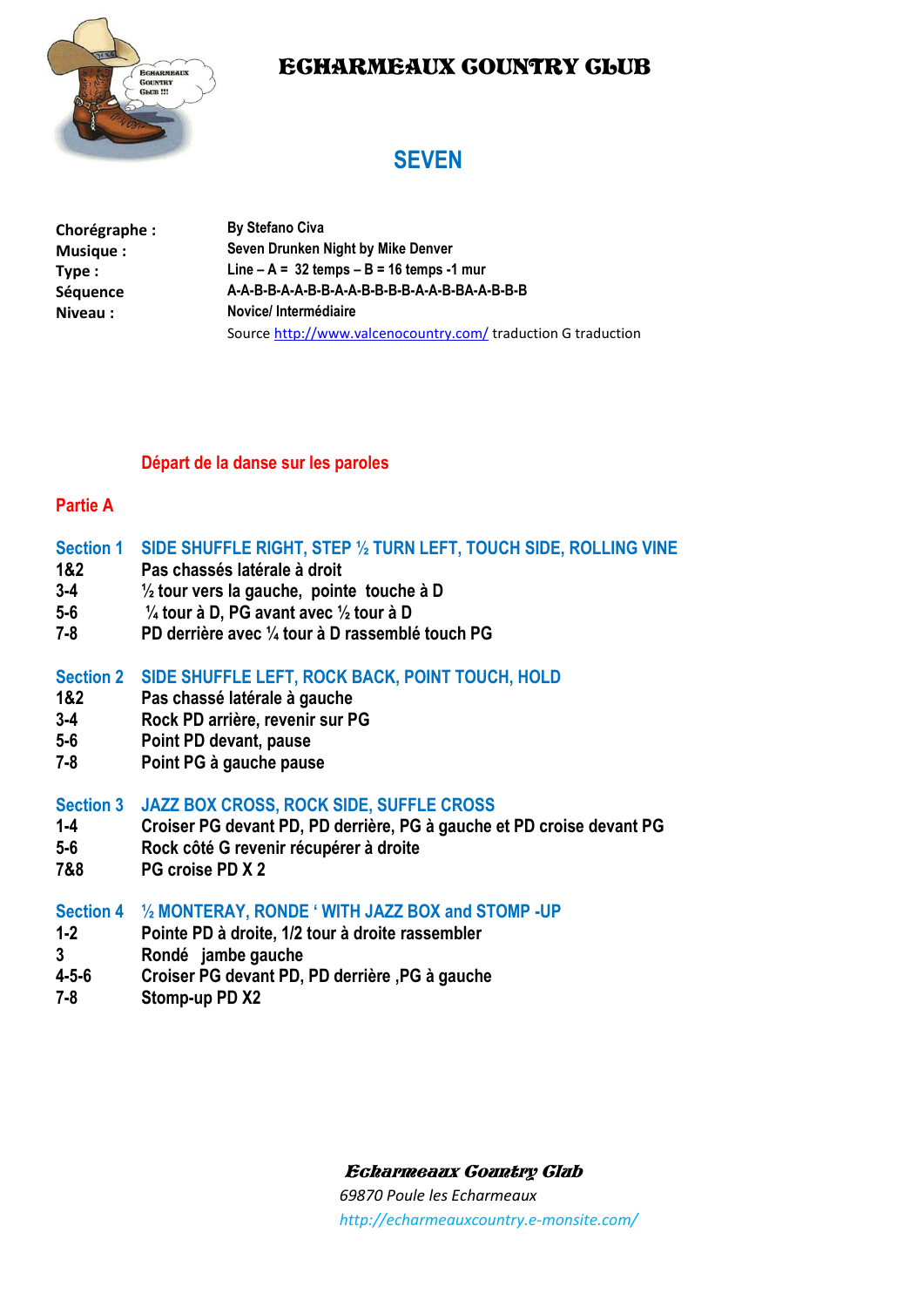EGHARMEAUX GOUNTRY GLUB



#### **Partie B**

- **Section 1 HELL, POINT, POINT, HEEL, ROCK STEP, SCHUFFLE TURN**
- **1-2-3-4 Talon D devant, pointe G ¼ tour à gauche, pointe D ¼ tour à gauche, talon G devant**
- **5-6 Rock step PD droit devant, revenir sur PG**
- **7&8 ½ tour à droite pas chassé (D.G.D)**

#### **Section 2 STEP, ½ TURN, SHUFFLE TURN, COASTER STEP, STEP, STOMP-UP**

- **1-2 PG devant ½ tour à droite**
- **3&4 Triple step ½ tour vers la droite (G-D-G)**
- **5&6 PD derrière, PG derrière, PD devant**
- **7-8 PG devant, Stomp-up PD**



Echarmeaux Country Club *69870 Poule les Echarmeaux http://echarmeauxcountry.e-monsite.com/*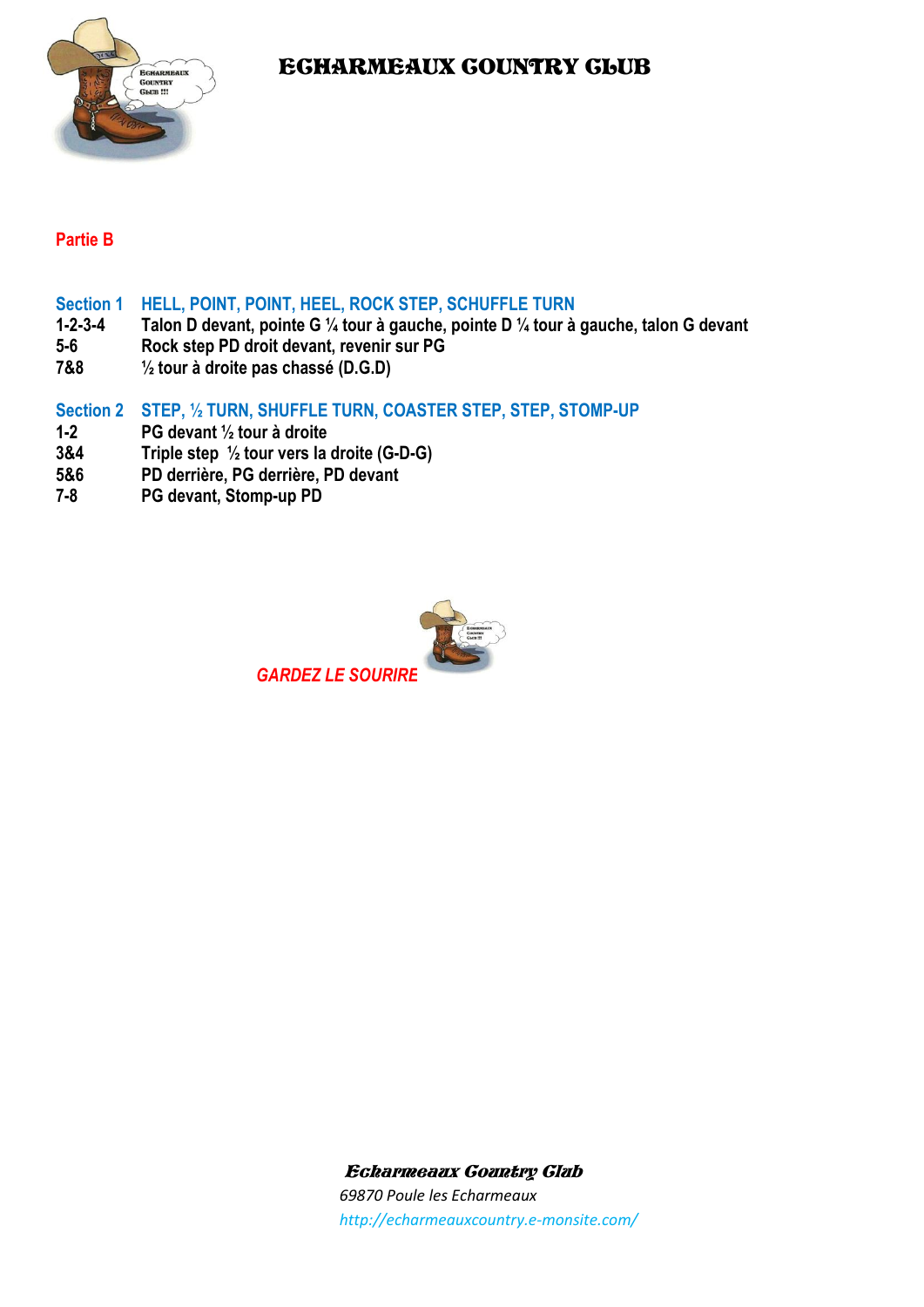ECHARMEAUX COUNTRY CLUB



# **SEVEN**

Choreographed by Stefano Civa

## Description:Phrased, 1 wall, beginner line dance Musica: **Seven Drunken Night** by Mike Denver

 $A=32$  COUNT - B=16 COUNT

Sequenza: A-A-B-B-A-A-B-B-A-A-B-B-B-B-A-A-B-B-A-A-B-B-B

Start dancing on lyrics

# **PART A**

**SIDE SHUFFLE RIGHT, STEP ½ TURN LEFT, TOUCH SIDE, ROLLING VINE 1&2** Shuffle right, left, right to the right side **3-4** Step left ½ turn to the left, point touch right side **5-6** Turn ¼ right and right step forward, turn ½ right **7-8** Turn ¼ right and step side right, touch left

**SIDE SHUFFLE LEFT, ROCK BACK, POINT TOUCH, HOLD 1&2** Shuffle left, right, left to the left side **3-4** Rock right back, recover to left **5-6** Point touch right forward, hold **7-8** Point touch left side, hold

**JAZZ BOX CROSS, ROCK SIDE, SHUFFLE CROSS 1-4** Cross left over right, step right back, step left side, cross right over left **5-6** Rock side left, recover to right **7&8** Shuffle cross left, right, left

**½ MONTERAY, RONDE' WITH JAZZ BOX and STOMP-UP 1-2** Right point to right side, turn ½ right and step right together **3** Ronde' left **4-5-6** Cross left over right, step right back, step left side **7-8** Stomp-up right twice

Echarmeaux Country Club

*69870 Poule les Echarmeaux http://echarmeauxcountry.e-monsite.com/*